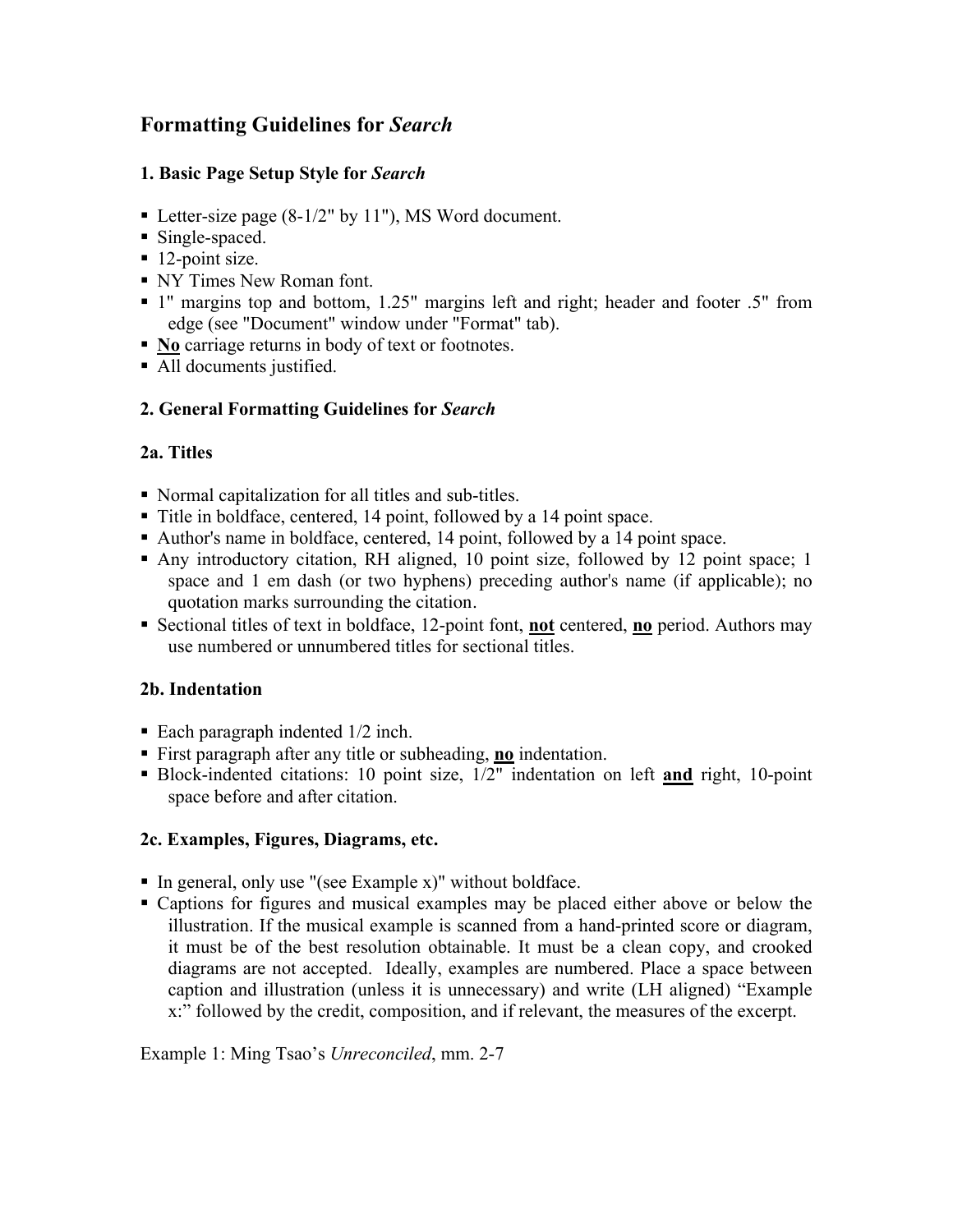#### **2d. Crediting a Translator**

If there is a translator for the article, there must be a credit at the end of the article, not in boldface, RH aligned:

Translated by John Doe

#### **Example of General Formatting Guidelines:**

# **Secondary Meanings in Hart Crane's** *The Bridge***: Myth or Reality**

# **Leonard Bloom**

From girder onto street, noon leaks—Hart Crane

#### **1. The Problem of Establishing Secondary Meanings**

Readers approaching Hart Crane's *The Bridge* for the first time are often puzzled by halfechoes of other words and of secondary meanings. In Paul Giles' book, *Hart Crane: The Contexts of The Bridge*, one finds the following commentary on "The River":

If *ancient* is denoting the old wisdom of folklore, then these hoboes, "Rail-squatters," are engaged in good-humoured banter or *raillery* against the world. But the rail-squatters might also be the possessions of an *ancient*, "an elder in his capacity as a dignitary," with the implication that a capitalist *ancient* or business-mogul is a reincarnation of the old feudal chief. $1$ 

All of these readings are conceivable, but beyond a certain point most critics would doubt that it can seriously be maintained—unless, that is, one is privy to privileged information coming from Crane himself or one of his confidantes—that these specific secondary meanings were consciously intended by Crane (see Example 1).

#### **3. Style Guidelines**

The format for style in footnotes, bibliographies, and other matter should follow one of those described by the most recent edition of the *Chicago Manual of Style.*

The following notes cover questions commonly raised by authors, but should not be considered a complete listing of specific style guidelines. Not every point need be adhered to, but it will save the editors a great deal of work and will speed up publication time if these guidelines are followed closely.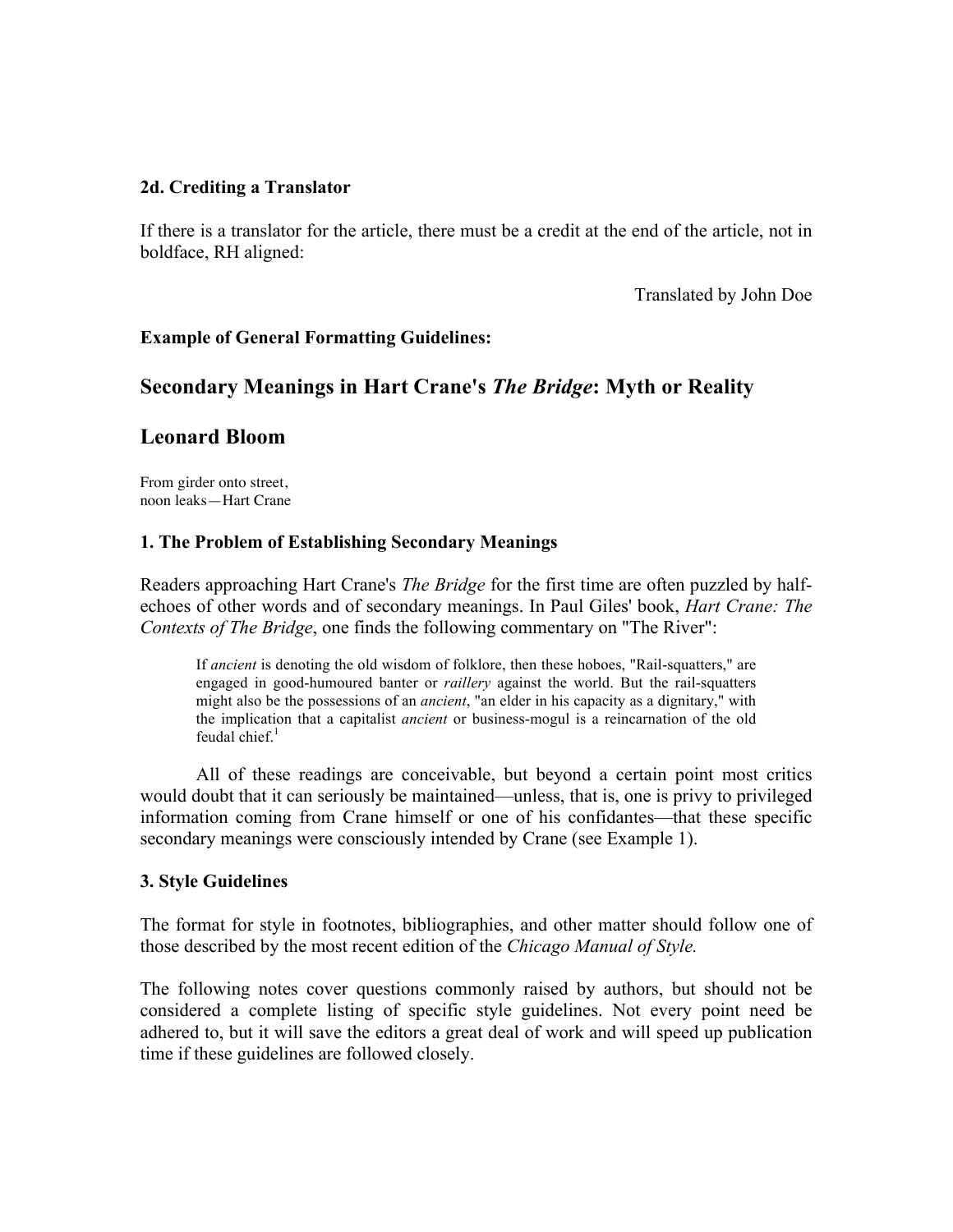#### **3a. Specific Style Guidelines**

- A single empty space after every punctuation mark: period, comma, close quote, etc.
- Quotations enclose periods and commas, not semicolons and colons.
- Straight quotation marks for both single and double quotation marks.
- When using a word in a specific sense, in general only double quotation marks (") and not single quotation marks ('), unless there is a quotation within a quotation.
- Examples of terms using quotation marks:

Technical terms used in special senses

Quoted phrases

References to well-known terms from literature, folk usage, etc.: "Paradise lost," "tender is the night," "an apple a day."

Words used in an ironic sense

Slang

• Please avoid the excessive use of "scare quotes," i.e., quotation marks indicating the author's approval or disapproval of the term, unless this is absolutely necessary to further the argument.

### **Examples**

She asked, "Is this the right plane?" He closed with a refrain of "Auld Lang Syne." She screamed, "Don't push that button!"

#### But:

He dared to say, "Search me"!

He began with a refrain of Auld Lang Syne"; she screamed, "Don't push my button!"

Why did he ask, "Was this bargain bought too dear?"

Why did he say, "This bargain was bought too dear"?

This is a matter of "national security," if you know what I mean.

- As the saying goes, this is a matter of a bargain "bought too dear": the "agreement implementation" fee alone cost more than the anticipated savings from the deal.
- As my mother once said, "Your father always told me, 'Never waste your time quoting others, as my father always said.'"

#### **3b. Specific Style Suggestions**

#### **Foreign Words and Terms**

Foreign terms should in general be set in italics, unless the term has been thoroughly Anglicized (i.e., the English plural form "-s" is used with the word). Most Italian terms should be italicized.

*rubato, rubati*; but tremolo, tremolos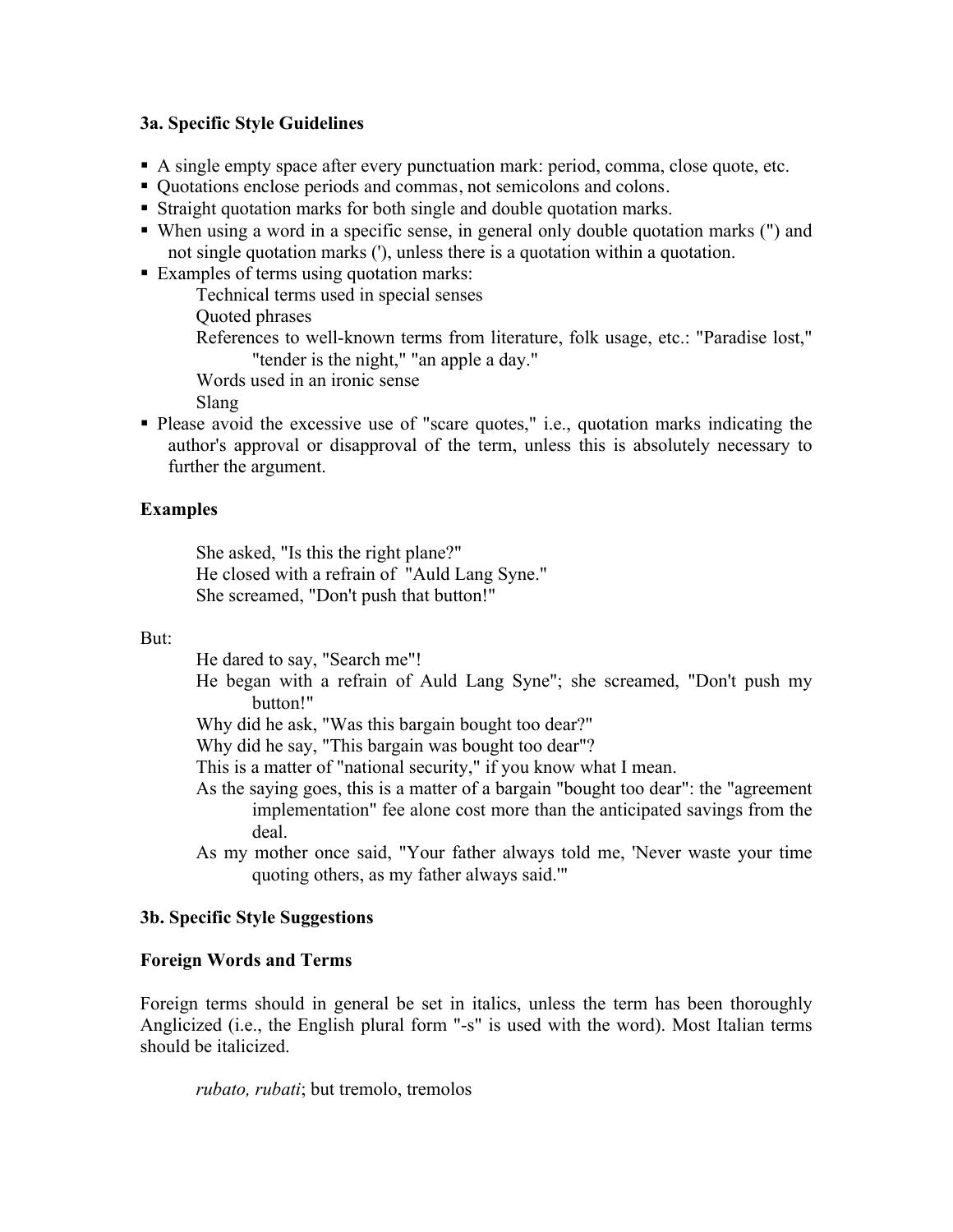An appended translation into another language:

...a deed of endowment (*vakfiye*)...

# **Italicization**

Italicized:

- Key terms in a discussion, terms with special meaning, terms to which reader's attention is directed.
- The first appearance should be italicized, but later occurrences should not be italicized.
- A key technical term, especially when followed by its definition.
- References to words as words: ...the difference between *farther* and *further* (this can also be accomplished with quotation marks: the difference between "farther" and "further")
- Letters used as words  $(mp, f, etc.)$

# **Latin Abbreviations**

Latin abbreviations are non-italicized.

Standard usage of Latin abbreviations:

c.f. = "compare," not "see"  $(= video)$ 

"C.f." should not be used when one is referring again to a previous article or drawing attention to the contents of an article. For example, if an article to which on is referring contains a substantial discussion of a technical term appearing in the essay, the footnote should begin with "See," followed by the article information.

"C.f." is appropriate if the usage, terminology, interpretation, etc. of the article referred to differs slightly from that of the author of the essay. For example, if the essay submitted uses a technical term such as "The Imaginary" in a similar but slightly different manner than did Lacan, then it is appropriate to use "C.f." at the start of the footnote, followed by the appropriate Lacan article.

 $\blacksquare$  i.e., = "that is"

I told him to depart, that is, to buzz off. I told him to depart, i.e., to buzz off.

 $e.g., = "for example"$ 

He warned us in many ways, for example, by... He warned us in many ways, e.g., by...

# **References to Musical Pitches**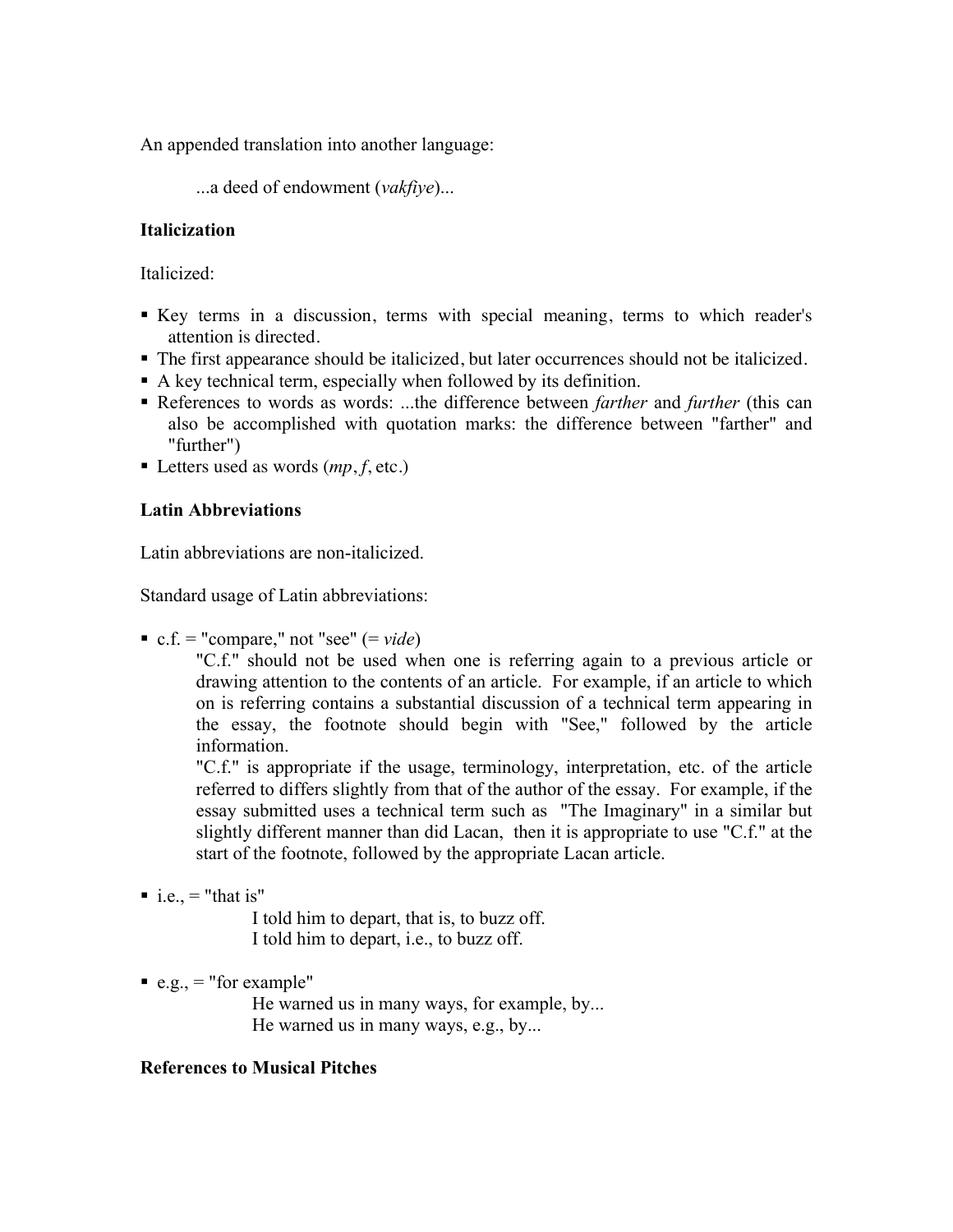The standard international designations are favored, with C4 for middle C. If another system is used, please use a footnote at the beginning of the text to explain the system being used. The same recommendation is made for other non-standard terminology that can be briefly explained in a footnote. If an extended explanation is necessary, this should appear in body of the text.

# **3c. Standard Citation Style for Footnotes**

In text, footnote numbers follow the end quote; in general, they follow all punctuation except the dash:

"....after this 'cure."<sup>2</sup> His rationale was, in my view<sup>3</sup>—although it is perhaps inappropriate to mention my objection in this paper—thoroughly mistaken, $4$ although his aims were thoroughly admirable and his intentions the best.<sup>5</sup>

- Footnotes should be done through Word Footnote Tool and should be automatically numbered.
- Footnote text size should be 10 point. There should be no space following the footnote number.
- Endnotes are permissible.
- Adherence to the practice of "p." and "pp." for "page" and "pages" is requested: p. 75, pp. 75-76, etc.

### **Examples of Standard Citation Style for Footnotes**

#### **Books**

**\_\_\_\_\_\_\_\_\_\_**

Walter Benjamin, *Illuminations*, trans. Harry Zorn (London: Pimlico, 1999), p. 219.

Alastair Williams, *New Music and the Claims of Modernity* (Aldershot, England: Ashgate Publishing Limited, 1997), pp. 6-7.

John L. Casti, *Complexification* (New York, NY: Harper Collins, 1994), p. ix ff.

Jack Cohen and Ian Stewart, *The Collapse of Chaos* (Harmondsworth: Penguin Press, 1995), jacket summary.

#### **Chapters from Books**

For an incisive criticism of the seeming reasonableness of "Criterion Philosophies," see "Addenda: Facts, Standards, and Truth," especially "2. Criteria" and "3. Criterion Philosophies" (pp. 371-374) in Karl R. Popper, *The Open Society and Its Enemies*, vol. 2 (Princeton University Press, 1966).

#### **Articles**

George Steel, "Evading Modernism," in *Postmodern Journal* 23 (2000), pp. 79-85.